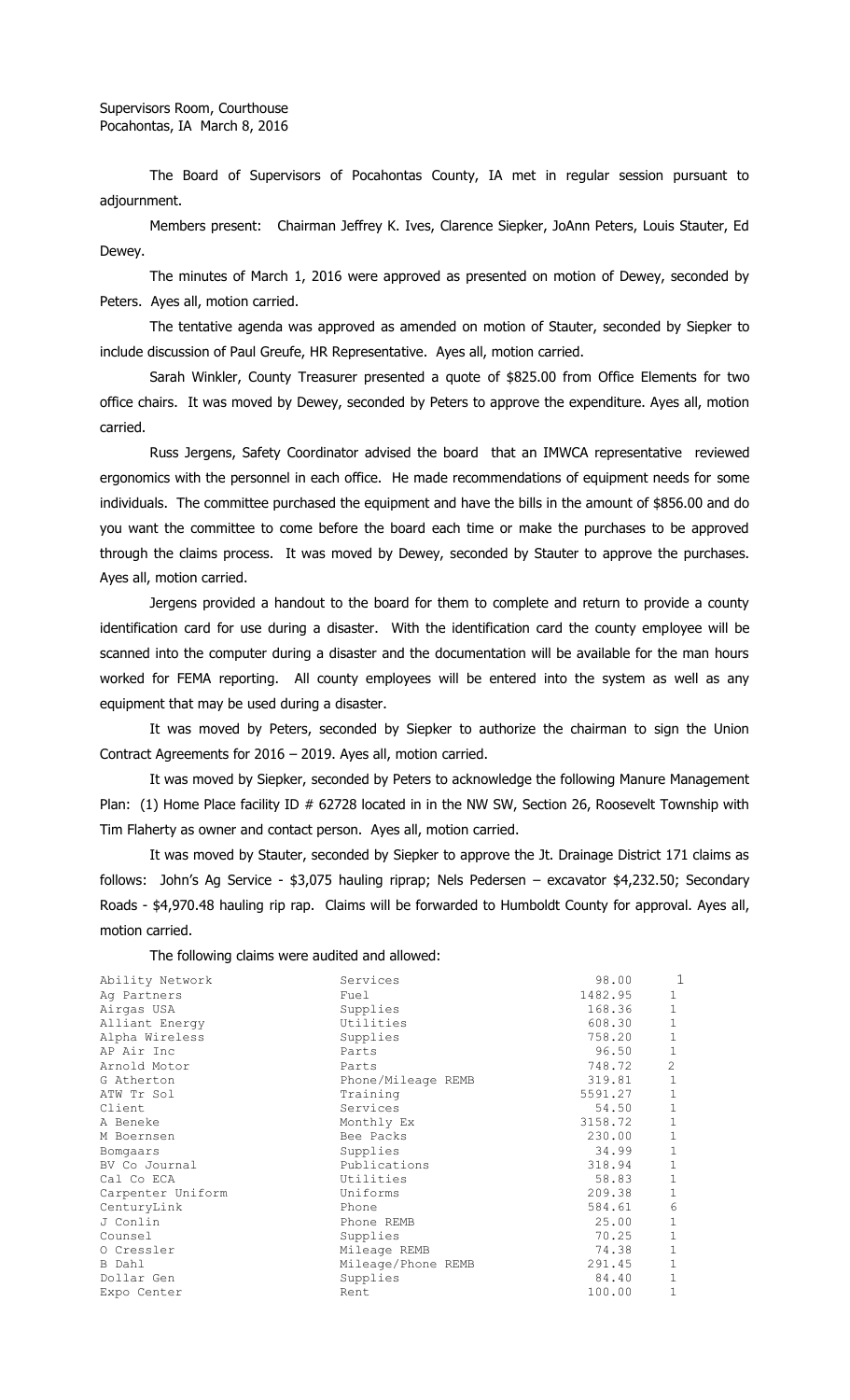| Farm & Home                          | Supplies                        | 282.26              | 4                                     |
|--------------------------------------|---------------------------------|---------------------|---------------------------------------|
| Feld Fire                            | Inspection                      | 225.00              | $\mathbf 1$                           |
| D Ferguson<br>Fire Proof Plus Inc    | Mileage/Phone REMB              | 229.08<br>1406.00   | $\mathbf{1}$<br>$\mathbf{1}$          |
|                                      | Inspection<br>REMB-Glasses      |                     | $\mathbf{1}$                          |
| D Flaherty<br>City-Fonda             | Utilities                       | 200.00<br>211.03    | $\mathbf 1$                           |
| Force America                        | Parts                           | 231.63              | $\mathbf{1}$                          |
| Gilmore City                         | Utilities                       | 193.82              | $\mathbf 1$                           |
| Great Am Fin                         | Copier Lease                    | 70.73               | $\mathbf{1}$                          |
| Holm's Radiator                      | Supplies                        | 1492.30             | $\mathbf{1}$                          |
| Humboldt Co Sheriff                  | Prisoner Ser                    | 1550.00             | $\mathbf{1}$                          |
| IState Truck                         | Supplies                        | 498.35              | $\mathbf{1}$                          |
| <b>IENA</b>                          | Conference                      | 225.00              | 2                                     |
| IGWA                                 | Conference                      | 100.00              | $\mathbf{1}$                          |
| IA Immunization                      | Dues                            | 100.00<br>370.00    | $\mathbf{1}$<br>$\mathbf 1$           |
| IAHC<br>IEMA                         | Conference<br>Conference        | 125.00              | $\mathbf{1}$                          |
| Intoximeters                         | Supplies                        | 115.00              | $\mathbf{1}$                          |
| IOWWA                                | Conference                      | 190.00              | $\mathbf{1}$                          |
| N Jenson                             | Wages/Ex                        | 1222.59             | $\mathbf{1}$                          |
| Johnston Auto                        | Supplies                        | 287.60              | $\mathbf{1}$                          |
| D Krips                              | REMB-Boots                      | 150.00              | $\mathbf{1}$                          |
| R Lampe                              | Postage                         | 2.68                | $\mathbf 1$                           |
| B Larsen                             | Transport Ex                    | 8.43                | 1                                     |
| Client                               | Services                        | 20.00               | $\mathbf{1}$                          |
| Laurens Municipal                    | Utilities<br>Publications       | 353.93<br>463.75    | $\mathbf 1$<br>$\mathbf{1}$           |
| Laurens Sun<br>Mail Servcs           | Print/Postage                   | 227.91              | $\mathbf{1}$                          |
| Martin Marietta                      | Rdstone                         | 14798.24            | $\mathbf{1}$                          |
| K Metzger                            | Phone/Mileage REMB              | 224.65              | $\mathbf{1}$                          |
| MidAmeri Energy                      | Utilities                       | 143.92              | $\mathbf{2}$                          |
| NW Comm                              | Internet                        | 1868.60             | 9                                     |
| R Nystrom                            | CVA Mileage                     | 10.00               | $\mathbf 1$                           |
| Office Depot                         | Supplies                        | 39.57               | $\mathbf{1}$                          |
| Office Elements                      | Supplies                        | 288.78              | 8                                     |
| Owen/King                            | SIR                             | 153.00              | $\mathbf 1$                           |
| Palmer Mutual Tel<br>City-Palmer     | Phone<br>Utilities              | 314.92<br>81.00     | $\mathbf{1}$<br>$\mathbf{1}$          |
| PJ Greufe                            | Services                        | 1500.00             | 1                                     |
| Po Co Aud                            | ph/engr                         | 18.32               | 1                                     |
| Poca Co Treas                        | 2nd Half 2016-Taxes             | 4455.00             | $\mathbf{1}$                          |
| POC Network                          | Billing Ser                     | 13.50               | 1                                     |
| Poca Comm Hospital                   | Services                        | 418.64              | 2                                     |
| Poca Fiber                           | Internet                        | 34.65               | 1                                     |
| Poca Ford                            | Main Ser                        | 41.02               | 1                                     |
| Poca Lumber                          | Supplies                        | 431.72              | $\mathbf{2}^{\prime}$<br>$\mathbf{1}$ |
| Poca Postmaster<br>Poca Sales & Serv | Postage<br>Repairs/Main         | 49.00<br>142.90     | 1                                     |
| City-Pocahontas                      | Utilities                       | 6092.46             | 8                                     |
| Pro Co-Op                            | Fuel                            | 15629.55            | 2                                     |
| RAM Systems                          | Maintenance                     | 545.00              | $\mathbf{1}$                          |
| Record Dem                           | Publications                    | 484.95              | 2                                     |
| S Richardson                         | Phone/Mileage REMB              | 67.97               | $\mathbf 1$                           |
| City-Rolfe                           | Utilities                       | 500.29              | $\mathbf{1}$                          |
| K Scheidegger                        | Travel REMB                     | 13.45               | $\mathbf{1}$                          |
| S H Lawn Care                        | Lawn Care                       | 2050.00             | $\mathbf 1$<br>2                      |
| Seiler App<br>Shield Tech            | Repair Ser<br>Software/Training | 227.05<br>2325.00   | $\mathbf{1}$                          |
| Snap On                              | Tools                           | 32.00               | $\mathbf{1}$                          |
| Solutions                            | Comp Main/Supplies              | 316.37              | $\mathbf 1$                           |
| Sports Rehab                         | Services                        | 324.28              | $\mathbf 1$                           |
| D Stall                              | Phone/Mileage REMB              | 250.00              | 1                                     |
| Star Leasing                         | Copier Ex                       | 83.13               | $\mathbf 1$                           |
| M Parrott                            | Form Supplies                   | 462.46              | $\mathbf{1}$                          |
| UnityPoint                           | Services                        | 98.40               | $\mathbf{1}$                          |
| US Cellular<br>US 20 Ass             | Phone<br>Dues                   | 95.56<br>150.00     | $\mathbf{2}$<br>$\mathbf{1}$          |
| Verizon                              | Phone                           | 40.01               | $\mathbf 1$                           |
| Vermeer                              | Supplies                        | 98.90               | $\mathbf{1}$                          |
| A Warner                             | Services                        | 97.96               | $\mathbf{1}$                          |
| Windstream                           | Phone                           | 360.36              | $\mathbf{2}$                          |
| Woods                                | Supplies                        | 27.31               | 2                                     |
| Youngs Computer                      | Repairs/Main                    | 414.99              | $\mathbf{1}$                          |
| Youth Shelter NCI                    | Shelter Ser                     | 125.40              | $\mathbf{1}$                          |
| P Zaugg                              | Outside Assist                  | 72.00               | $\mathbf 1$<br>$\mathbf 1$            |
| Ziegler<br>Grand Total               | Supplies                        | 1182.18<br>82914.11 |                                       |
|                                      |                                 |                     |                                       |

Don Etler, Drainage Engineer with Bolton & Menk, Inc. presented the Drainage District No. 11 Engineer's Report. Etler advised this is not a large district and is a tile system draining into JT. D.D. 63 to